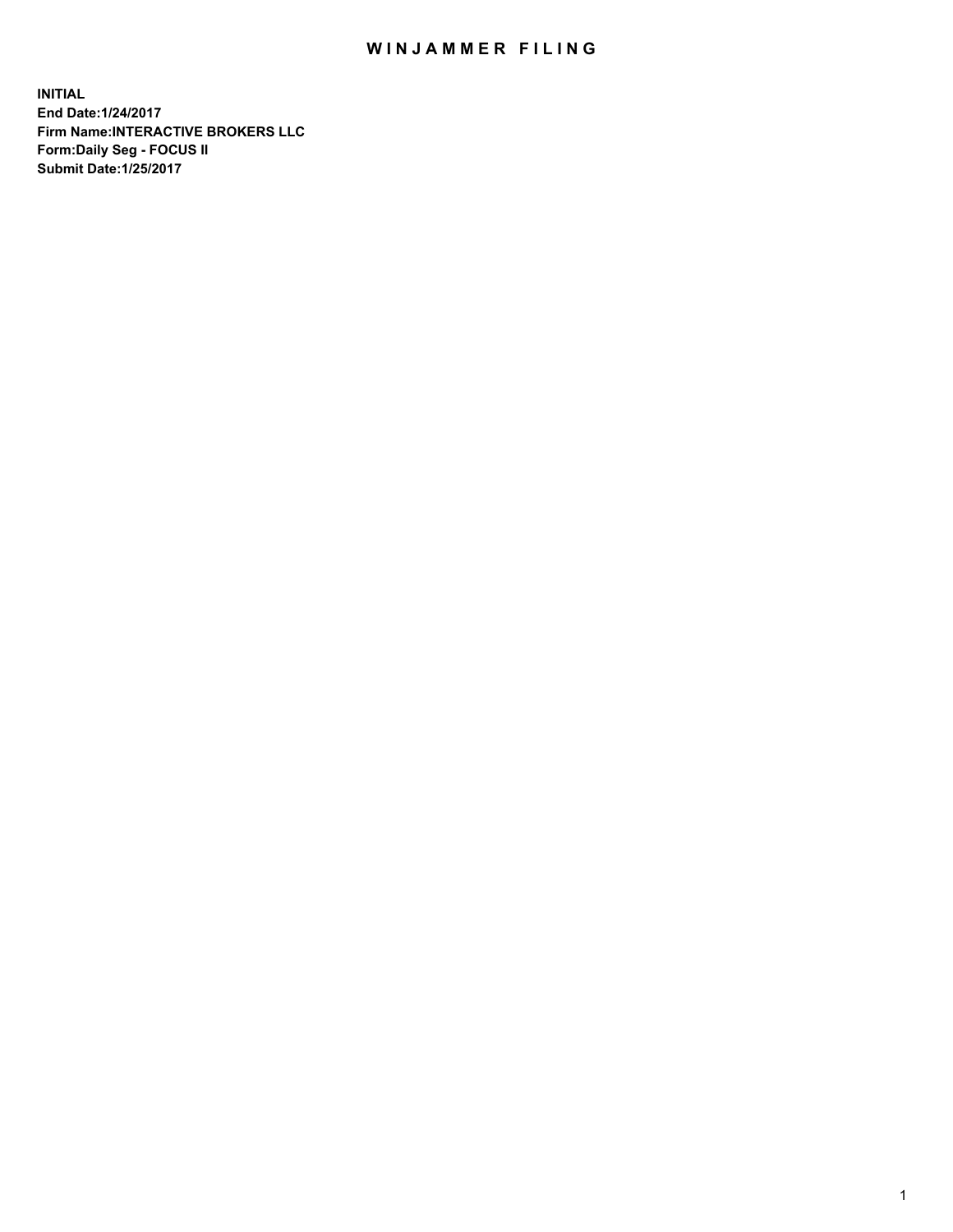## **INITIAL End Date:1/24/2017 Firm Name:INTERACTIVE BROKERS LLC Form:Daily Seg - FOCUS II Submit Date:1/25/2017 Daily Segregation - Cover Page**

| Name of Company<br><b>Contact Name</b><br><b>Contact Phone Number</b><br><b>Contact Email Address</b>                                                                                                                                                                                                                          | <b>INTERACTIVE BROKERS LLC</b><br>James Menicucci<br>203-618-8085<br><u>jmenicucci@interactivebrokers.c</u><br>om |
|--------------------------------------------------------------------------------------------------------------------------------------------------------------------------------------------------------------------------------------------------------------------------------------------------------------------------------|-------------------------------------------------------------------------------------------------------------------|
| FCM's Customer Segregated Funds Residual Interest Target (choose one):<br>a. Minimum dollar amount: ; or<br>b. Minimum percentage of customer segregated funds required:%; or<br>c. Dollar amount range between: and; or<br>d. Percentage range of customer segregated funds required between:% and%.                          | $\overline{\mathbf{0}}$<br>0<br>155,000,000 245,000,000<br>0 <sub>0</sub>                                         |
| FCM's Customer Secured Amount Funds Residual Interest Target (choose one):<br>a. Minimum dollar amount: ; or<br>b. Minimum percentage of customer secured funds required:%; or<br>c. Dollar amount range between: and; or<br>d. Percentage range of customer secured funds required between:% and%.                            | $\overline{\mathbf{0}}$<br>$\overline{\mathbf{0}}$<br>80,000,000 120,000,000<br>00                                |
| FCM's Cleared Swaps Customer Collateral Residual Interest Target (choose one):<br>a. Minimum dollar amount: ; or<br>b. Minimum percentage of cleared swaps customer collateral required:% ; or<br>c. Dollar amount range between: and; or<br>d. Percentage range of cleared swaps customer collateral required between:% and%. | $\overline{\mathbf{0}}$<br>$\overline{\mathbf{0}}$<br>0 <sub>0</sub><br><u>00</u>                                 |

Attach supporting documents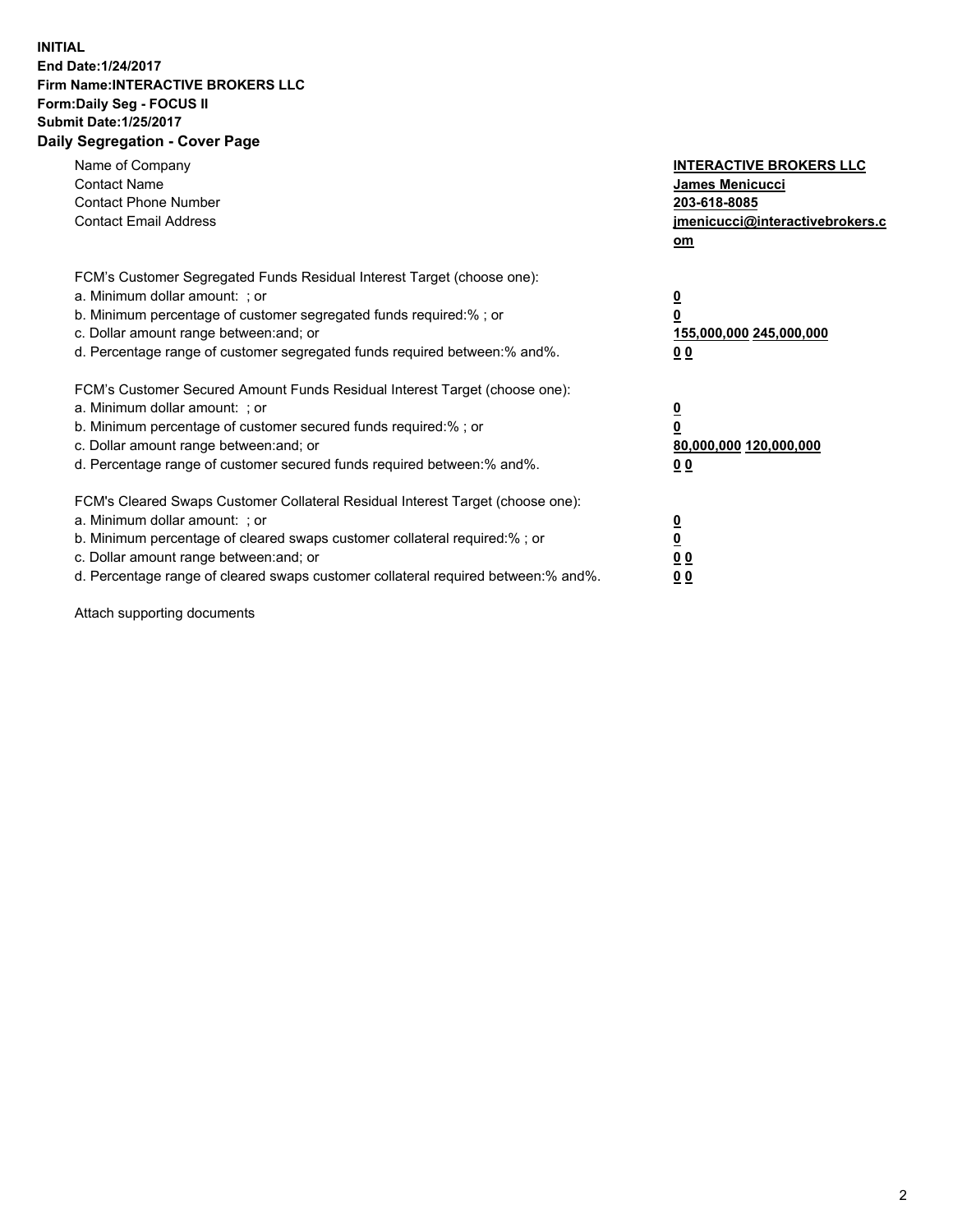## **INITIAL End Date:1/24/2017 Firm Name:INTERACTIVE BROKERS LLC Form:Daily Seg - FOCUS II Submit Date:1/25/2017 Daily Segregation - Secured Amounts**

## Foreign Futures and Foreign Options Secured Amounts Amount required to be set aside pursuant to law, rule or regulation of a foreign

|          | Amount required to be set aside pursuant to law, rule or regulation of a foreign<br>government or a rule of a self-regulatory organization authorized thereunder | $0$ [7305]                                           |  |  |
|----------|------------------------------------------------------------------------------------------------------------------------------------------------------------------|------------------------------------------------------|--|--|
| 1.       | Net ledger balance - Foreign Futures and Foreign Option Trading - All Customers                                                                                  |                                                      |  |  |
|          | A. Cash                                                                                                                                                          | 344, 142, 350 [7315]                                 |  |  |
|          | B. Securities (at market)                                                                                                                                        | $0$ [7317]                                           |  |  |
| 2.       | Net unrealized profit (loss) in open futures contracts traded on a foreign board of trade                                                                        | 9,230,305 [7325]                                     |  |  |
| 3.       | Exchange traded options                                                                                                                                          |                                                      |  |  |
|          |                                                                                                                                                                  |                                                      |  |  |
|          | a. Market value of open option contracts purchased on a foreign board of trade                                                                                   | 116,258 [7335]                                       |  |  |
|          | b. Market value of open contracts granted (sold) on a foreign board of trade                                                                                     | -21,579 [7337]                                       |  |  |
| 4.<br>5. | Net equity (deficit) (add lines 1.2. and 3.)                                                                                                                     | 353,467,334 [7345]                                   |  |  |
|          | Account liquidating to a deficit and account with a debit balances - gross amount                                                                                | 1,059,839 [7351]                                     |  |  |
|          | Less: amount offset by customer owned securities                                                                                                                 | 0 [7352] 1,059,839 [7354]                            |  |  |
| 6.       | Amount required to be set aside as the secured amount - Net Liquidating Equity<br>Method (add lines 4 and 5)                                                     | 354,527,173 [7355]                                   |  |  |
| 7.       | Greater of amount required to be set aside pursuant to foreign jurisdiction (above) or line                                                                      | 354,527,173 [7360]                                   |  |  |
|          | 6.                                                                                                                                                               |                                                      |  |  |
|          | FUNDS DEPOSITED IN SEPARATE REGULATION 30.7 ACCOUNTS                                                                                                             |                                                      |  |  |
| 1.       | Cash in banks                                                                                                                                                    |                                                      |  |  |
|          | A. Banks located in the United States                                                                                                                            | 500,000 [7500]                                       |  |  |
|          | B. Other banks qualified under Regulation 30.7                                                                                                                   | 0 [7520] 500,000 [7530]                              |  |  |
| 2.       | Securities                                                                                                                                                       |                                                      |  |  |
|          | A. In safekeeping with banks located in the United States                                                                                                        | 397,453,721 [7540]                                   |  |  |
|          | B. In safekeeping with other banks qualified under Regulation 30.7                                                                                               | 0 [7560] 397,453,721 [7570]                          |  |  |
| 3.       | Equities with registered futures commission merchants                                                                                                            |                                                      |  |  |
|          | A. Cash                                                                                                                                                          | $0$ [7580]                                           |  |  |
|          | <b>B.</b> Securities                                                                                                                                             | $0$ [7590]                                           |  |  |
|          | C. Unrealized gain (loss) on open futures contracts                                                                                                              | $0$ [7600]                                           |  |  |
|          | D. Value of long option contracts                                                                                                                                | $0$ [7610]                                           |  |  |
|          | E. Value of short option contracts                                                                                                                               | 0 [7615] 0 [7620]                                    |  |  |
| 4.       | Amounts held by clearing organizations of foreign boards of trade                                                                                                |                                                      |  |  |
|          | A. Cash                                                                                                                                                          | $0$ [7640]                                           |  |  |
|          | <b>B.</b> Securities                                                                                                                                             | $0$ [7650]                                           |  |  |
|          | C. Amount due to (from) clearing organization - daily variation                                                                                                  | $0$ [7660]                                           |  |  |
|          | D. Value of long option contracts                                                                                                                                | $0$ [7670]                                           |  |  |
|          | E. Value of short option contracts                                                                                                                               | 0 [7675] 0 [7680]                                    |  |  |
| 5.       | Amounts held by members of foreign boards of trade                                                                                                               |                                                      |  |  |
|          | A. Cash                                                                                                                                                          | 75,611,255 [7700]                                    |  |  |
|          | <b>B.</b> Securities                                                                                                                                             | $0$ [7710]                                           |  |  |
|          | C. Unrealized gain (loss) on open futures contracts                                                                                                              | 1,609,578 [7720]                                     |  |  |
|          | D. Value of long option contracts                                                                                                                                | 115,986 [7730]                                       |  |  |
|          | E. Value of short option contracts                                                                                                                               | <mark>-21,579</mark> [7735] <u>77,315,240</u> [7740] |  |  |
| 6.       | Amounts with other depositories designated by a foreign board of trade                                                                                           | 0 [7760]                                             |  |  |
| 7.       | Segregated funds on hand                                                                                                                                         | $0$ [7765]                                           |  |  |
| 8.       | Total funds in separate section 30.7 accounts                                                                                                                    | 475,268,961 [7770]                                   |  |  |
| 9.       | Excess (deficiency) Set Aside for Secured Amount (subtract line 7 Secured Statement                                                                              | 120,741,788 [7380]                                   |  |  |
|          | Page 1 from Line 8)                                                                                                                                              |                                                      |  |  |
| 10.      | Management Target Amount for Excess funds in separate section 30.7 accounts                                                                                      | 80,000,000 [7780]                                    |  |  |
| 11.      | Excess (deficiency) funds in separate 30.7 accounts over (under) Management Target                                                                               | 40,741,788 [7785]                                    |  |  |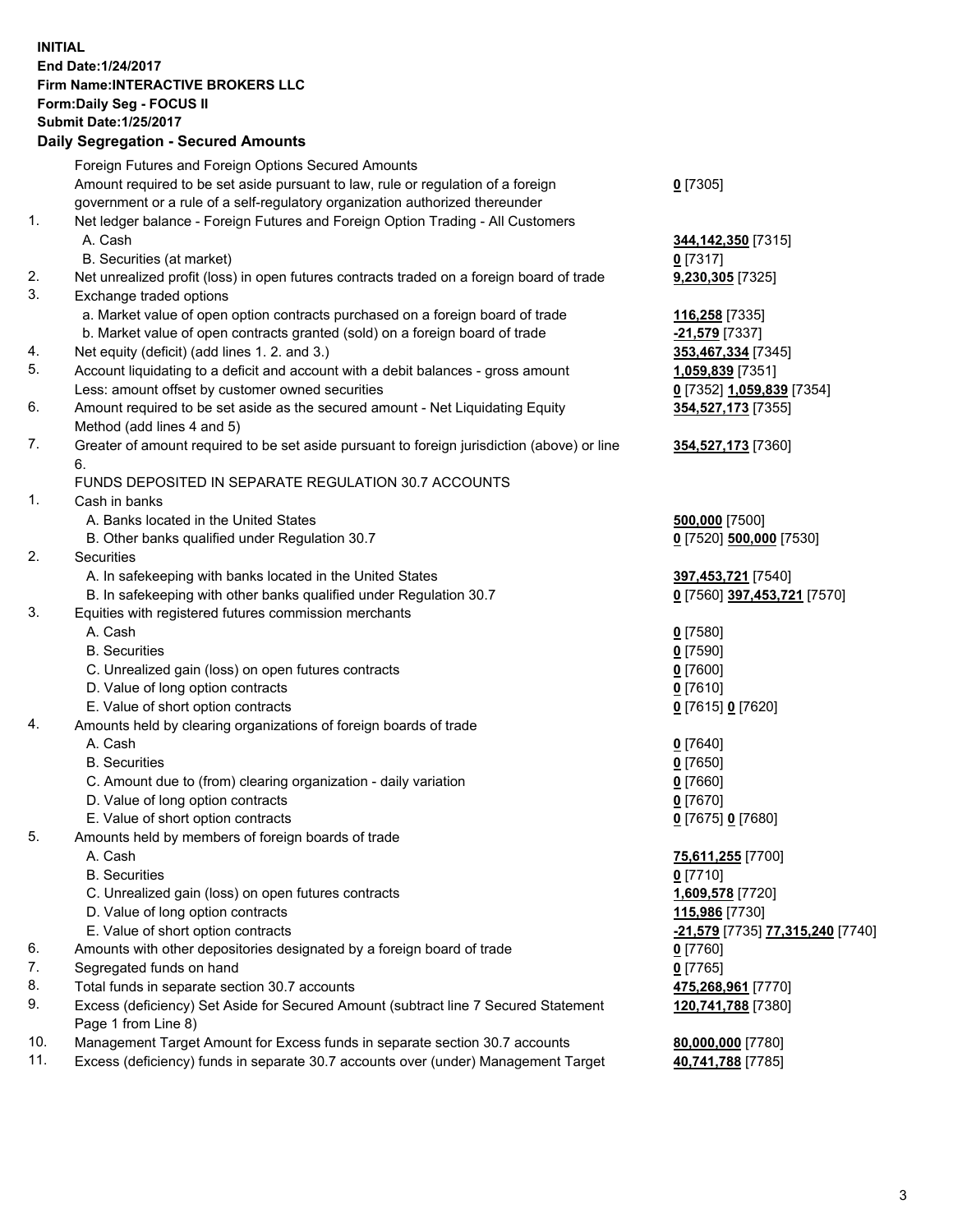**INITIAL End Date:1/24/2017 Firm Name:INTERACTIVE BROKERS LLC Form:Daily Seg - FOCUS II Submit Date:1/25/2017 Daily Segregation - Segregation Statement** SEGREGATION REQUIREMENTS(Section 4d(2) of the CEAct) 1. Net ledger balance A. Cash **3,249,093,089** [7010] B. Securities (at market) **0** [7020] 2. Net unrealized profit (loss) in open futures contracts traded on a contract market **-35,300,369** [7030] 3. Exchange traded options A. Add market value of open option contracts purchased on a contract market **112,712,432** [7032] B. Deduct market value of open option contracts granted (sold) on a contract market **-191,687,193** [7033] 4. Net equity (deficit) (add lines 1, 2 and 3) **3,134,817,959** [7040] 5. Accounts liquidating to a deficit and accounts with debit balances - gross amount **174,214** [7045] Less: amount offset by customer securities **0** [7047] **174,214** [7050] 6. Amount required to be segregated (add lines 4 and 5) **3,134,992,173** [7060] FUNDS IN SEGREGATED ACCOUNTS 7. Deposited in segregated funds bank accounts A. Cash **82,249,977** [7070] B. Securities representing investments of customers' funds (at market) **2,023,623,914** [7080] C. Securities held for particular customers or option customers in lieu of cash (at market) **0** [7090] 8. Margins on deposit with derivatives clearing organizations of contract markets A. Cash **18,477,859** [7100] B. Securities representing investments of customers' funds (at market) **1,331,220,105** [7110] C. Securities held for particular customers or option customers in lieu of cash (at market) **0** [7120] 9. Net settlement from (to) derivatives clearing organizations of contract markets **-12,807,017** [7130] 10. Exchange traded options A. Value of open long option contracts **112,725,145** [7132] B. Value of open short option contracts **-191,696,582** [7133] 11. Net equities with other FCMs A. Net liquidating equity **0** [7140] B. Securities representing investments of customers' funds (at market) **0** [7160] C. Securities held for particular customers or option customers in lieu of cash (at market) **0** [7170] 12. Segregated funds on hand **0** [7150] 13. Total amount in segregation (add lines 7 through 12) **3,363,793,401** [7180] 14. Excess (deficiency) funds in segregation (subtract line 6 from line 13) **228,801,228** [7190] 15. Management Target Amount for Excess funds in segregation **155,000,000** [7194] **73,801,228** [7198]

16. Excess (deficiency) funds in segregation over (under) Management Target Amount Excess